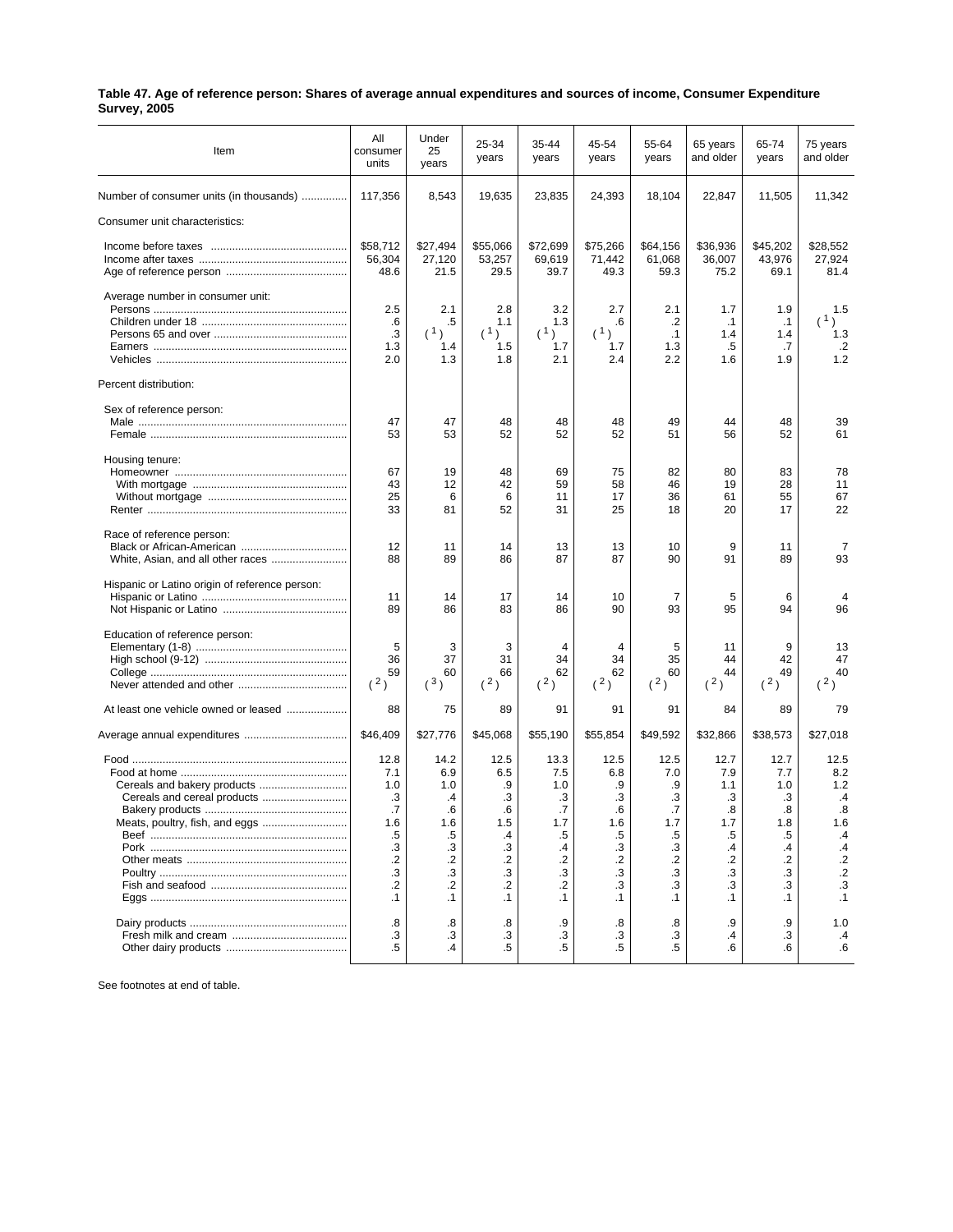| Table 47. Age of reference person: Shares of average annual expenditures and sources of income, Consumer Expenditure |  |
|----------------------------------------------------------------------------------------------------------------------|--|
| Survey, 2005 - Continued                                                                                             |  |

| Item                                   | All<br>consumer<br>units | Under<br>25<br>years | 25-34<br>years | 35-44<br>years | 45-54<br>years | 55-64<br>years   | 65 years<br>and older | 65-74<br>years | 75 years<br>and older |
|----------------------------------------|--------------------------|----------------------|----------------|----------------|----------------|------------------|-----------------------|----------------|-----------------------|
|                                        | 1.2                      | 1.1                  | 1.0            | 1.2            | 1.1            | 1.3              | 1.5                   | 1.4            | 1.6                   |
|                                        | $\cdot$                  | .3                   | .3             | .4             | $\cdot$        | $\cdot$          | .5                    | .5             | $.5\,$                |
|                                        | $\mathcal{A}$            | .3                   | .3             | .4             | $\cdot$        | .4               | .4                    | $\cdot$        | .5                    |
|                                        | $\cdot$                  | .2                   | $\cdot$        | .2             | $\cdot$        | .2               | .3                    | .3             | .4                    |
|                                        | $\cdot$                  | .2                   | .2             | $\cdot$        | .2             | $\cdot$          | .2                    | .2             | $\cdot$ .2            |
|                                        | 2.5                      | 2.5                  | 2.4            | 2.6            | 2.4            | 2.4              | 2.7                   | 2.5            | 2.8                   |
|                                        | .3                       | .2                   | .2             | .3             | .3             | .3               | .3                    | .3             | $\cdot$ 4             |
|                                        | $\cdot$                  | $\cdot$              | .2             | $\cdot$        | $\cdot$        | $\cdot$          | $\cdot$               | $\cdot$        | $\cdot$ .2            |
|                                        | 1.3                      | 1.4                  | 1.4            | 1.4            | 1.2            | 1.2              | 1.4                   | 1.3            | 1.5                   |
|                                        | .7                       | .7                   | .6             | .7             | .7             | .6               | .6                    | .6             | .6                    |
| Food prepared by consumer unit on      | $\cdot$ 1                | (1)                  | $\cdot$ 1      | $\cdot$ 1      | $\cdot$ 1      | $\cdot$ 1        | $\cdot$ 1             | $\cdot$ 1      | $\cdot$ 1             |
|                                        | 5.7                      | 7.3                  | 6.0            | 5.9            | 5.7            | 5.5              | 4.7                   | 5.0            | 4.3                   |
|                                        |                          |                      |                |                |                |                  |                       |                |                       |
|                                        | .9                       | 1.4                  | 1.1            | .9             | .8             | .9               | .8                    | .8             | .6                    |
|                                        | 32.7                     | 32.2                 | 34.4           | 33.5           | 30.9           | 31.8             | 33.6                  | 32.3           | 35.6                  |
|                                        | 19.0                     | 19.9                 | 21.1           | 19.6           | 18.4           | 17.5             | 17.8                  | 16.7           | 19.4                  |
|                                        | 12.8                     | 4.5                  | 11.6           | 14.4           | 13.8           | 13.4             | 11.9                  | 12.1           | 11.6                  |
| Mortgage interest and charges          | 7.1                      | 3.0                  | 7.8            | 9.4            | 8.0            | 6.2              | 3.2                   | 4.1            | 2.0                   |
|                                        | 3.3                      | 1.0                  | 2.3            | 3.2            | 3.5            | 3.8              | 4.6                   | 4.3            | 5.1                   |
| Maintenance, repairs, insurance, other | 2.4                      |                      |                |                | 2.2            | 3.4              |                       | 3.7            | 4.5                   |
|                                        | 5.1                      | .5<br>14.7           | 1.4<br>9.0     | 1.8<br>4.5     | 3.3            | 2.6              | 4.0<br>4.5            | 3.0            | 6.8                   |
|                                        | 1.1                      | .7                   | .5             | .8             | 1.4            | 1.5              | 1.3                   | 1.6            | 1.0                   |
| Utilities, fuels, and public services  | 6.9                      | 6.3                  | 6.5            | 6.5            | 6.6            | 6.9              | 8.6                   | 8.0            | 9.4                   |
|                                        | 1.0                      | .7                   | .9             | .9             | 1.0            | 1.1              | 1.5                   | 1.3            | 1.8                   |
|                                        | 2.5                      | 2.3                  | 2.3            | 2.3            | 2.4            | 2.5              | 3.1                   | 3.0            | 3.4                   |
|                                        | .3                       | $\cdot$ 1            | $\cdot$ 1      | $\cdot$        | .3             | .3               | .6                    | .5             | .7                    |
|                                        | 2.3                      | 2.7                  | 2.4            | 2.2            | 2.2            | 2.2              | 2.2                   | 2.2            | 2.3                   |
|                                        | .8                       | .5                   | .7             | .7             | .8             | .8               | 1.1                   | 1.0            | 1.3                   |
|                                        | 1.7                      | 1.4                  | 2.2            | 2.1            | 1.2            | 1.4              | 2.0                   | 1.8            | 2.3                   |
|                                        | .7<br>1.0                | .9<br>.5             | 1.4            | 1.2<br>.9      | .2<br>1.0      | $\cdot$ 1<br>1.2 | .3<br>1.6             | .2<br>1.5      | $.5\,$<br>1.8         |
|                                        |                          |                      | .8             |                |                |                  |                       |                |                       |
|                                        | 1.3                      | .9                   | 1.1            | 1.3            | 1.3            | 1.5              | 1.6                   | 1.7            | 1.5                   |
| Laundry and cleaning supplies          | .3                       | .2                   | .3             | .3             | .3             | .3               | .3                    | .3             | $\cdot$ 3             |
|                                        | .7                       | $\cdot$              | .6             | .7             | .7             | .8               | .8                    | .8             | $\boldsymbol{.8}$     |
|                                        | .3                       | .2                   | .3             | .3             | .3             | $\cdot$          | .5                    | .5             | $\cdot$ 4             |
| Household furnishings and equipment    | 3.8<br>.3                | 3.7<br>.2            | 3.6<br>.3      | 4.0<br>.3      | 3.4<br>.3      | 4.5<br>.3        | 3.7                   | 4.3<br>.3      | 3.0<br>$\cdot$        |
|                                        | 1.0                      | 1.1                  | 1.2            | 1.1            | .8             | 1.1              | .3<br>.9              | 1.1            | .6                    |
|                                        | $\cdot$ 1                | $\cdot$ 1            | $\cdot$ 1      | $\cdot$ 1      | .2             | $\cdot$          | $\cdot$ 1             | $\cdot$ 1      | $\cdot$ 1             |
|                                        | .5                       | .3                   | .4             | .4             | .4             | .6               | .6                    | .6             | $\overline{.7}$       |
| Small appliances, miscellaneous        |                          |                      |                |                |                |                  |                       |                |                       |
|                                        | $\cdot$                  | .2                   | .2             | .2             | $\cdot$        | .3               | .3                    | .3             | .3                    |
| Miscellaneous household equipment      | 1.7                      | 1.7                  | 1.4            | 1.9            | 1.5            | 2.1              | 1.5                   | 1.8            | 1.1                   |
|                                        | 4.1                      | 5.7                  | 4.6            | 4.3            | 4.2            | 3.6              | 2.9                   | 3.4            | 2.2                   |
|                                        | .ყ                       | 1.1                  | 1.0            | 1.1            | 1.0            | .ၓ               | .6                    | $\cdot$        | .4                    |
|                                        | .8                       | 1.0                  | .8             | .7             | .9             | .7               | .5                    | .6             | .3                    |
|                                        | $\cdot$                  | $\cdot$ 1            | .3             | .3             | $\cdot$        | $\cdot$ 1        | $\cdot$ 1             | $\cdot$ 1      | (1)                   |
|                                        | 1.6                      | 2.4                  | 1.6            | 1.7            | 1.7            | 1.4              | 1.4                   | 1.6            | 1.0                   |
|                                        | 1.4                      | 2.3                  | 1.3            | 1.2            | 1.5            | 1.3              | 1.3                   | 1.5            | .9                    |
|                                        | .3                       | $\cdot$ 1            | .3             | .5             | .2             | $\cdot$ 1        | $\cdot$ 1             | $\cdot$ 1      | $\cdot$ 1             |
|                                        | .2                       | $\cdot$              | .4             | .2             | $\cdot$ 1      | $\cdot$ 1        | $\cdot$ 1             | $\cdot$ 1      | (1)                   |
| Other apparel products and services    | .7<br>.6                 | 1.1<br>.7            | .9<br>.7       | .7<br>.6       | .7<br>.7       | .6<br>.7         | .5<br>.4              | .5<br>.5       | .5<br>.3              |
|                                        | 18.0                     | 21.6                 | 19.5           | 18.0           | 17.5           | 18.0             | 15.7                  | 17.0           | 13.9                  |
| Vehicle purchases (net outlay)         | 7.6                      | 9.8                  | 8.8            | 8.0            | 7.1            | 7.6              | 6.1                   | 6.8            | 5.2                   |
|                                        | 4.2                      | 2.6                  | 4.2            | 4.3            | 3.9            | 4.8              | 4.2                   | 4.6            | 3.6                   |
|                                        | 3.3                      | 6.9                  | 4.4            | 3.4            | 3.1            | 2.6              | 1.9                   | 2.2            | 1.6                   |
|                                        | .2                       | .3                   | .2             | .3             | $\cdot$ 1      | .2               | (1)                   | (1)            | (3)                   |
|                                        |                          |                      |                |                |                |                  |                       |                |                       |

See footnotes at end of table.